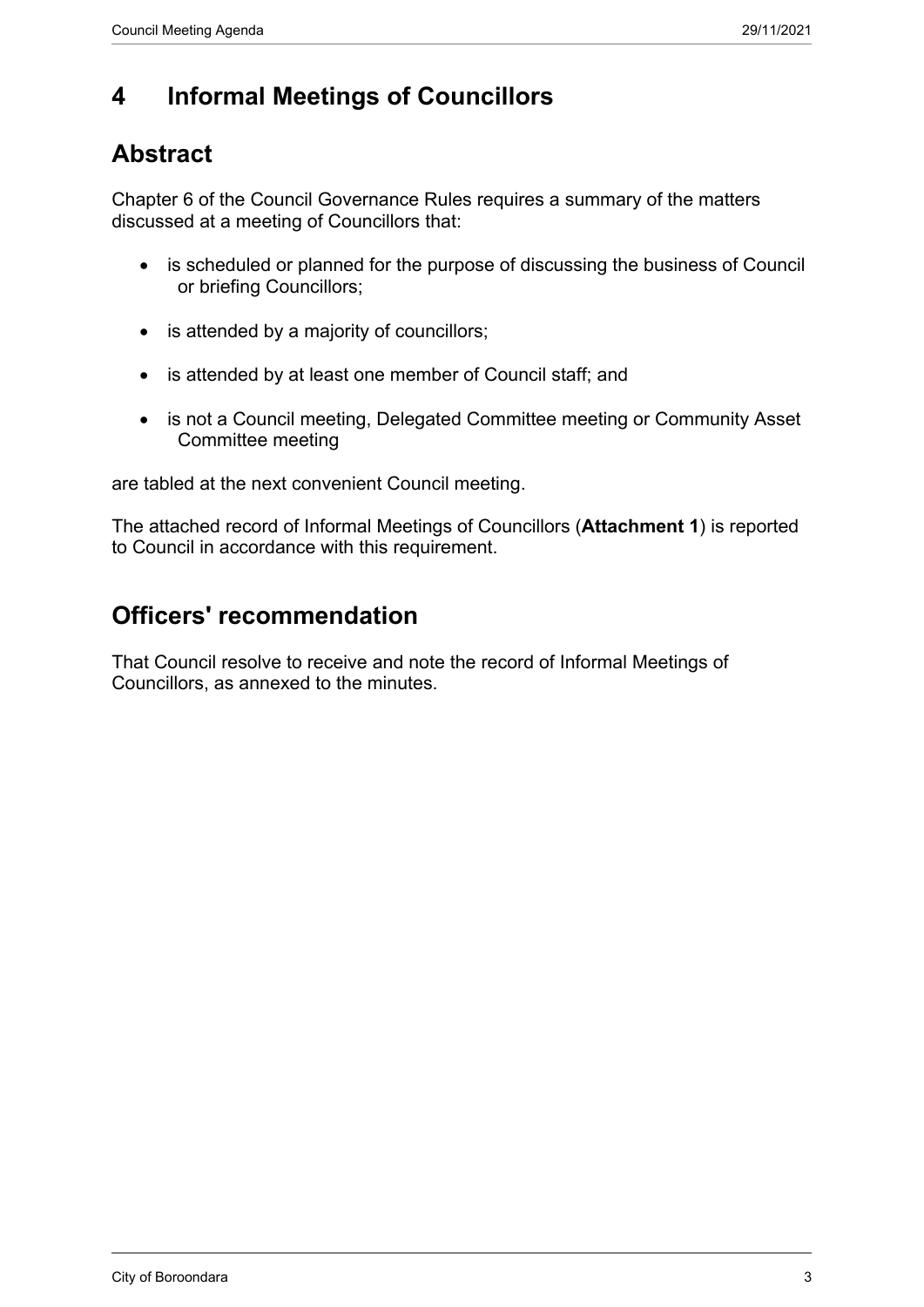# Record of Informal Meetings of Councillors



| <b>Assembly details</b>                                              | <b>Councillor</b><br>attendees                                                                                                                                                                                      | <b>Officer attendees</b>                                                                                                                                                                                                                                                                                                                                                                                                                                                                     | <b>Matters discussed</b>                                                                                                                                                                                                                                                                                                               | <b>Conflict of Interest</b><br>disclosures |
|----------------------------------------------------------------------|---------------------------------------------------------------------------------------------------------------------------------------------------------------------------------------------------------------------|----------------------------------------------------------------------------------------------------------------------------------------------------------------------------------------------------------------------------------------------------------------------------------------------------------------------------------------------------------------------------------------------------------------------------------------------------------------------------------------------|----------------------------------------------------------------------------------------------------------------------------------------------------------------------------------------------------------------------------------------------------------------------------------------------------------------------------------------|--------------------------------------------|
| Councillor Briefing &<br><b>Discussion</b><br>4 October 2021         | Cr Garry Thompson<br>Cr Jim Parke<br>Cr Felicity Sinfield<br>Cr Victor Franco<br>Cr Wes Gault<br>Cr Di Gillies<br>Cr Lisa Hollingsworth<br>Cr Jane Addis<br>Cr Cynthia Watson<br>Cr Susan Biggar<br>Cr Nick Stavrou | Phillip Storer (CEO)<br>Fiona Brown (aDPS)<br>Andrew McHugh (aDCS)<br>Scott Walker (DUL)<br>Mans Bassi (aDC&T)<br>Callista Clarke (aCFO)<br>Mick Jaensch (aCFO)<br>David Cowan (aMSSTP)<br>Katherine Stakula (HSC)<br>Kirstin Ritchie (aMG&L)<br>Jacinta Stevens (HSPC)<br>Christian Wilmsen (TLSP)<br>Robert Costello (SPP)<br>Elizabeth Manou (aCOG)<br>Helen Pavlidis (SGO)                                                                                                               | Procurement Policy 2021-25<br>٠<br>Inner South East Land Use Framework Plan<br>Register of Confidentiality Agreements or Deeds<br>entered into by Council                                                                                                                                                                              | Nil                                        |
| Councillor Briefing &<br><b>Discussion</b><br><b>11 October 2021</b> | Cr Garry Thompson<br>Cr Jim Parke<br>Cr Felicity Sinfield<br>Cr Victor Franco<br>Cr Wes Gault<br>Cr Di Gillies<br>Cr Lisa Hollingsworth<br>Cr Jane Addis<br>Cr Cynthia Watson<br>Cr Susan Biggar<br>Cr Nick Stavrou | Phillip Storer (CEO)<br>Daniel Freer (DPS)<br>Carolyn McClean (DCS)<br>Scott Walker (DUL)<br>Mans Bassi (aDC&T)<br>Carolyn Terry (EMPCD)<br>David Thompson (MG&L)<br>Callista Clarke (aCFO)<br>Chad Henry (aMCS)<br>Nicole White (MCP&D)<br>Fiona Brown (MCP&D)<br>Jennifer Reid (MS&P)<br>Helen Pavlidis (SGO)<br>Elizabeth Manou (SGO)<br>Nick Lund (MLC)<br>Tina Bourekas (MLS)<br>Sam Taylor (SCSR)<br>Leo Manca (CHPP)<br>Lucy Toto (SDL)<br>Dianne Yans (PSO)<br>Georgina Wignall (SA) | Glenferrie Place Plan<br>$\bullet$<br>Sponsorship & Partnership Policy<br>Endorsement of the Yarra Integrated Water<br>Management Forum - Catchment Plan<br>October 2021 Amended Budget<br>٠<br>Training<br>Boroondara Community Plan 2021-31<br>Victoria Park<br>Domestic Animal Management Plan<br>COVID-19<br>Security<br>$\bullet$ | Nil                                        |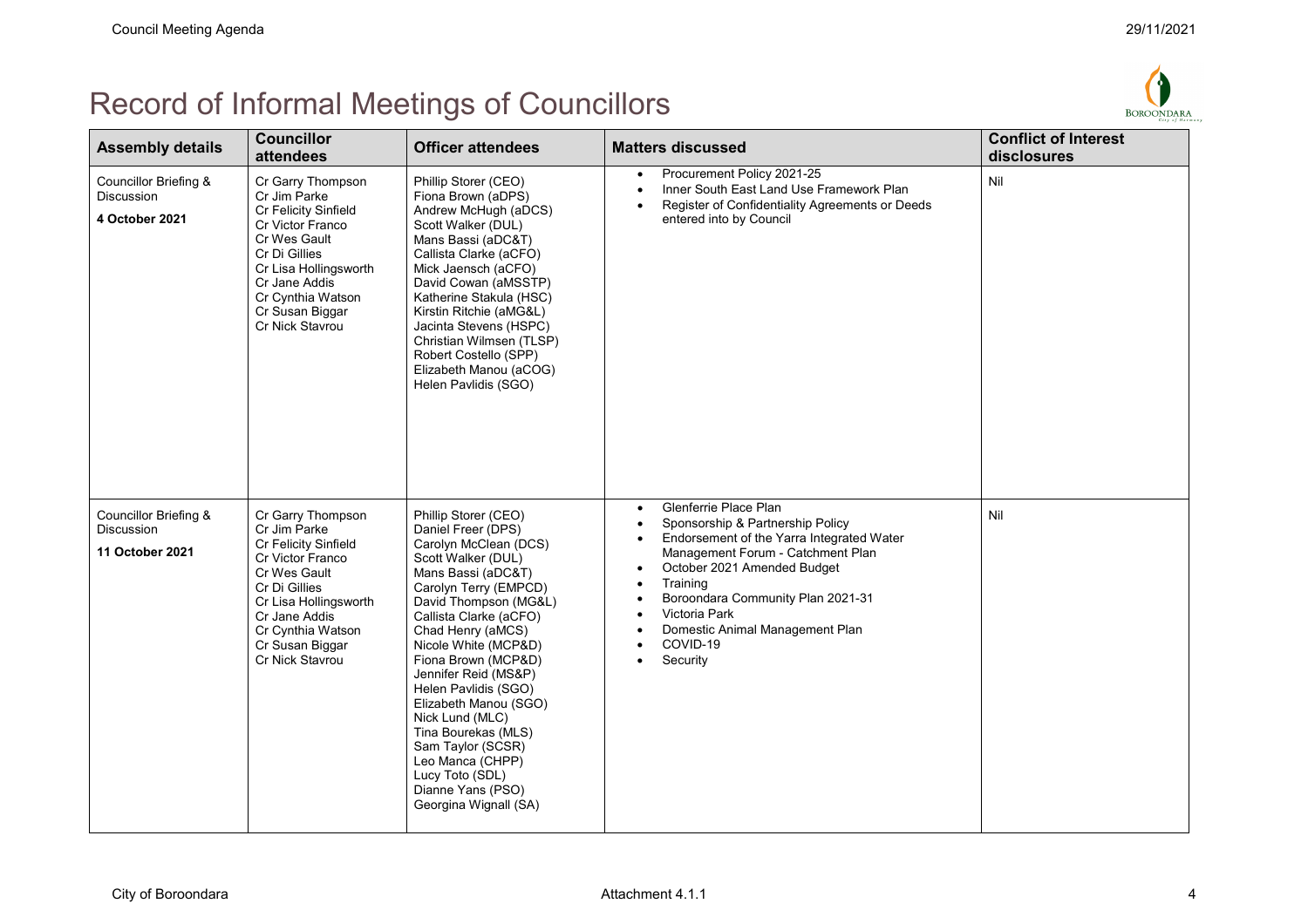## Record of Informal Meetings of Councillors



| <b>Assembly details</b>                                          | <b>Councillor</b><br>attendees                                                                                                                                                                                      | <b>Officer attendees</b>                                                                                                                                                                                                                                                                                                                                                 | <b>Matters discussed</b>                                                                                                                                                   | <b>Conflict of Interest</b><br>disclosures |
|------------------------------------------------------------------|---------------------------------------------------------------------------------------------------------------------------------------------------------------------------------------------------------------------|--------------------------------------------------------------------------------------------------------------------------------------------------------------------------------------------------------------------------------------------------------------------------------------------------------------------------------------------------------------------------|----------------------------------------------------------------------------------------------------------------------------------------------------------------------------|--------------------------------------------|
| <b>Spring Councillor</b><br>Planning Workshop<br>22 October 2021 | Cr Garry Thompson<br>Cr Felicity Sinfield<br>Cr Wes Gault<br>Cr Di Gillies<br>Cr Lisa Hollingsworth<br>Cr Jane Addis<br>Cr Cynthia Watson<br>Cr Susan Biggar<br>Cr Nick Stavrou                                     | Phillip Storer (CEO)<br>Daniel Freer (DPS)<br>Carolyn McClean (DCS)<br>Scott Walker (DUL)<br>Mans Bassi (aDC&T)<br>Callista Clarke (aCFO)<br>Jennifer Reid (MS&P)<br>Georgina Wignall (SA)                                                                                                                                                                               | Boroondara Community Plan<br>$\bullet$<br><b>Budget</b>                                                                                                                    | Cr Garry Thompson                          |
| Councillor Briefing &<br><b>Discussion</b><br>25 October 2021    | Cr Garry Thompson<br>Cr Jim Parke<br>Cr Felicity Sinfield<br>Cr Victor Franco<br>Cr Wes Gault<br>Cr Di Gillies<br>Cr Lisa Hollingsworth<br>Cr Jane Addis<br>Cr Cynthia Watson<br>Cr Susan Biggar<br>Cr Nick Stavrou | Phillip Storer (CEO)<br>Daniel Freer (DPS)<br>Carolyn McClean (DCS)<br>Scott Walker (DUL)<br>Mans Bassi (aDC&T)<br>David Thompson (MG&L)<br>Nicole White (MCP&D)<br>Fiona Brown (MCP&D)<br>Elizabeth Manou (SGO)<br>Clare Davey (aMTT)<br>Jeanine Nieuwenhuizen (CCO)<br>Katherine Wright (SCSPR)<br>Andrea Lomdahl (STP)<br>Jane Waldock (STP)<br>Liz OLoughlin (SIPPO) | Union Road Level Crossing Removal<br>$\bullet$<br><b>Boundary Change</b><br>Boroondara Reconciliation Strategy 2022-26<br><b>Complaints Policy</b><br>Personal Information | Nil                                        |